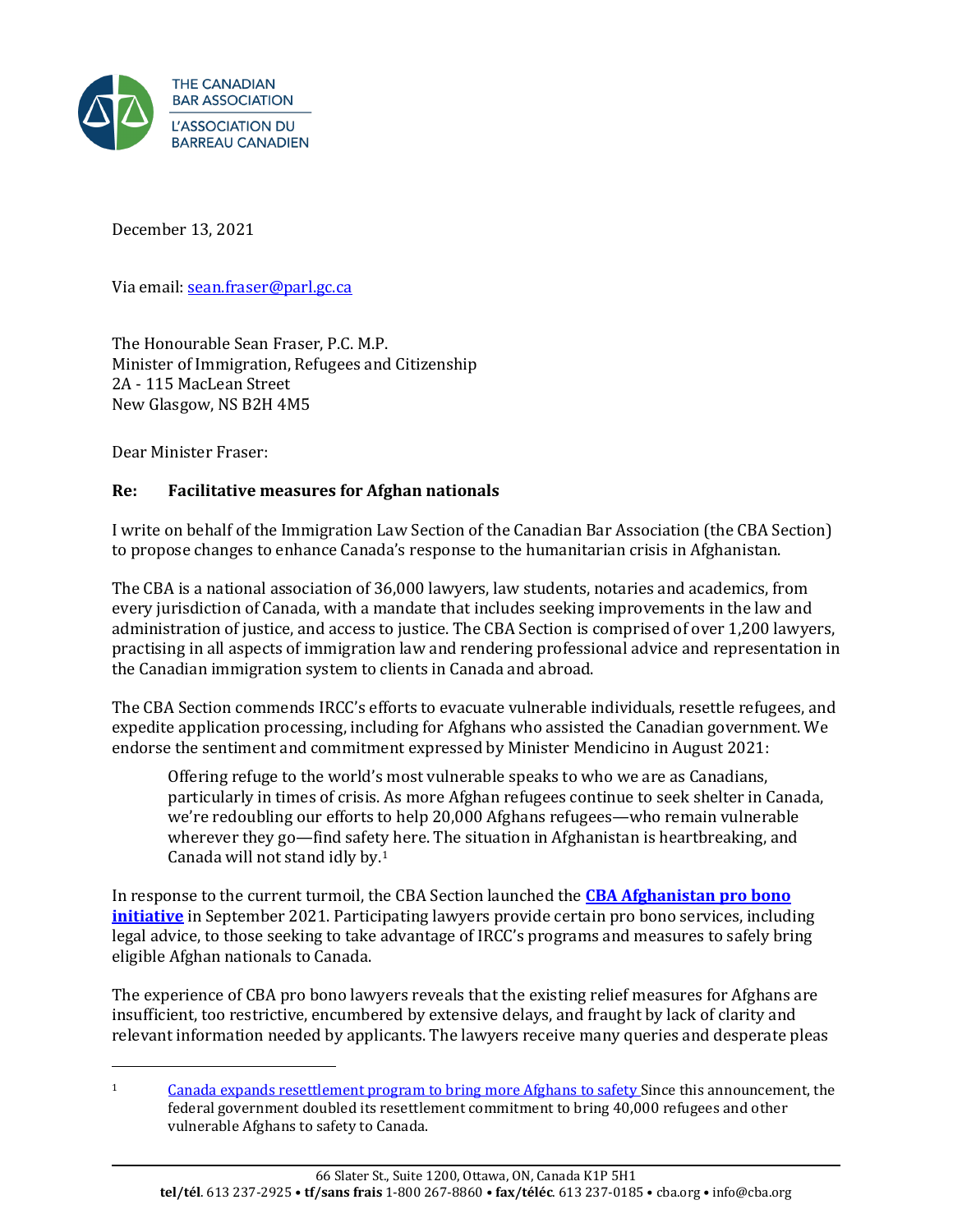for help from Afghans, as well as compassion-driven Canadians eager to assist. In most cases, these concern Afghans who are ineligible under the current programs or have followed the application instructions on the IRCC website and have been waiting for months for meaningful response. Our advice often amounts to explaining why the Afghans who reach out to us are not eligible under these programs, sympathizing with their predicament, and expressing humble hope that the Canadian government may relax some of the restrictions, introduce additional resettlement pathways, and pick up the pace with processing.

In this context, we recommend additional relief measures and concrete, attainable actions to better serve the Afghan population:

- 1. waive the regulatory requirement of a formal refugee status for those Afghans seeking resettlement through private refugee sponsorship;
- 2. recognize Afghans who are extended family members of Canadian citizens and permanent residents as de facto family members eligible for sponsorship under Family Class;
- 3. exercise flexibility and compassion in adjudicating applications for TRVs (or TRPs in the alternative) from those Afghans who do not qualify for refugee resettlement, and elevate priority for the processing of those applications; and
- 4. institute procedures and means to communicate with Afghan applicants expeditiously and to provide meaningful, individualized responses in each case.

We elaborate on these recommendations below.

## **1. Waive requirement for formal refugee recognition**

The federal government has a long and commendable history of bringing large numbers of refugees from turbulent parts of the world to safety and stable life in Canada through private sponsorships by individuals and organizations. Private sponsorship of refugees can be undertaken through three categories: Sponsorship Agreement Holders (SAH); Community Sponsors; and Groups of Five. Community Sponsors and Groups of Five are subject to the regulatory requirement that the individual or principal applicant to be sponsored has formal refugee status and a corresponding documentary proof, conferred by the United Nations High Commissioner for Refugees (UNHCR) or a foreign state.[2](#page-1-0) SAHs are exempt from this requirement.

The experience of our members involved with the CBA Afghanistan pro bono initiative reveals that Afghans who have managed to flee to relative safety in neighboring countries are enduring significant obstacles registering as refugees with UNHCR or relevant authorities of the host state. Pakistan and Iran, the countries that together house about 90% of displaced Afghans, starkly exemplify such barriers. In **Pakistan**, the process to register with UNHCR is plagued by multi-year wait times to have a case processed. [3](#page-1-1) Afghans who contact our pro bono lawyers lament the destitution and precarious, dangerous conditions they endure as asylum-seekers in Pakistan: exorbitant and unaffordable housing prices; no access to elemental healthcare if they are ill; raids and evictions meted out by the Pakistani police.

Moreover, Afghan asylum-seekers report being bounced between the Canadian Embassy and UNHCR:

According to the IRCC, we have to apply for Canadian asylum through the UNHCR, while the UNHCR in Pakistan does not register us as asylum seekers. All we are told is that we should talk directly to the Canadian Embassy in Pakistan.[4](#page-1-2)

<span id="page-1-0"></span><sup>2</sup> See *Immigration and Refugee Protection Regulations (IRPR),* s. 153.

<span id="page-1-1"></span><sup>3</sup> [Afghan Asylum Seekers Frustrated by Inconsistencies Between Agencies](https://www.thestar.com/news/canada/2021/09/21/afghan-asylum-seekers-frustrated-by-inconsistencies-between-agencies.html)

<span id="page-1-2"></span><sup>4</sup> [Afghan Asylum Seekers Frustrated by Inconsistencies Between Agencies](https://www.thestar.com/news/canada/2021/09/21/afghan-asylum-seekers-frustrated-by-inconsistencies-between-agencies.html)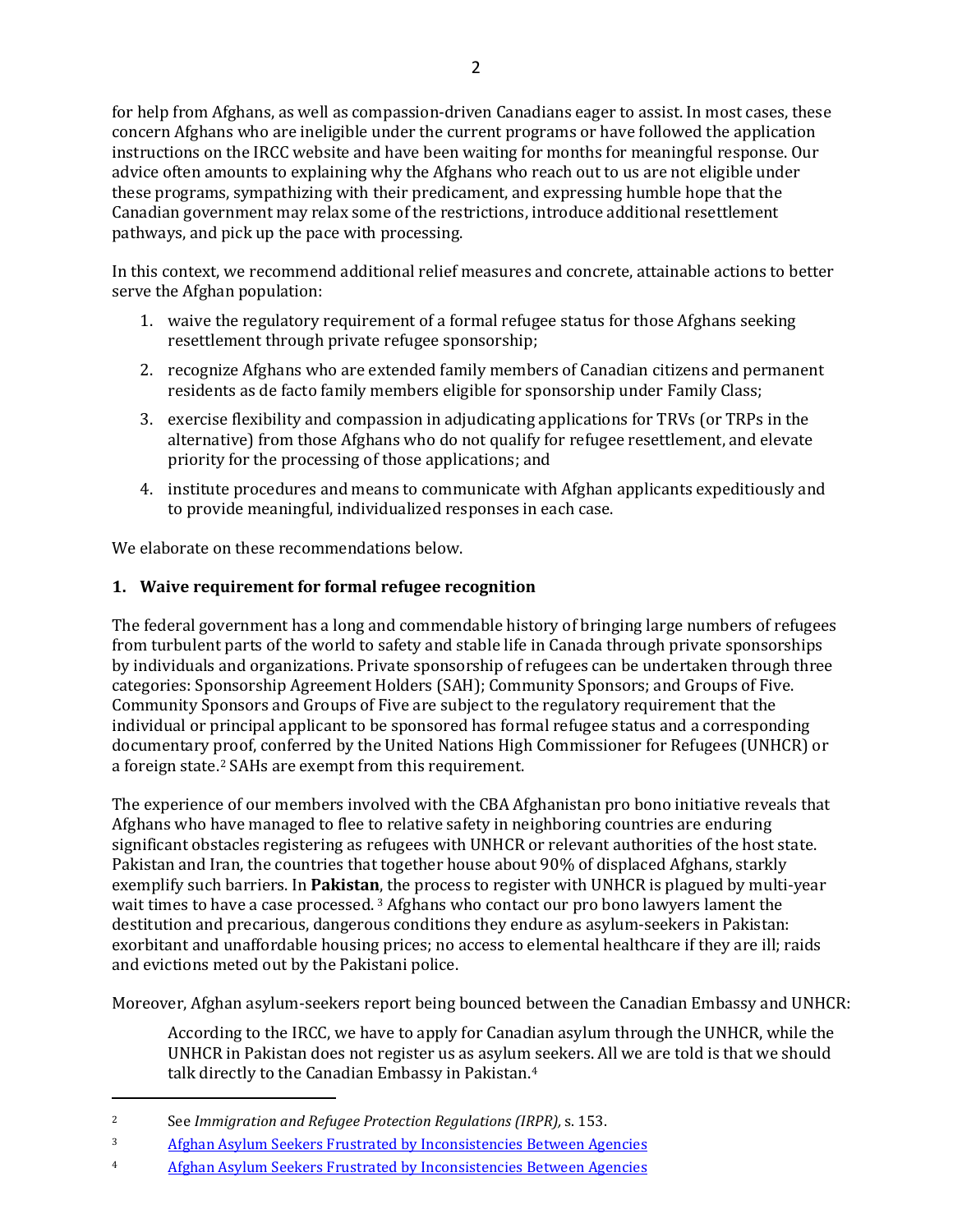The UNHCR chapter in Pakistan formally and prominently states on their website that:

UNHCR does NOT make referrals to the programmes recently announced by governments to relocate or evacuate Afghan nationals. If you have been provided this information, it is incorrect. All information for and applications to them must be done through their relevant contact details and procedures.[5](#page-2-0)

Afghans who have fled to Pakistan and are seeking resettlement to Canada find themselves in a vicious catch-22 predicament where obtaining the refugee recognition by UNHCR is not possible.

Getting into Pakistan in the first place is a prohibitive and dangerous pursuit. The Afghanistan/ Pakistan border is formally closed to everyone except those with valid travel documents or work authorizations.[6](#page-2-1) Desperate Afghans who attempt to enter the country and line up at the border are subjected to bribe extortions and violence by smugglers and Pakistani border guards, and face risk of death or serious illness due to dehydration and heatstroke.[7](#page-2-2)

In **Iran**, refugee registration and determination are carried out not by the UNHCR but by the government of Iran. According to IRCC's Canadian Refugee Support Training Program, few Afghans are recognized as refugees by the Iranian authorities[.8](#page-2-3) It has been reported that Iran is deporting many Afghan refugees while also confining them to crowded, filthy detention camps and subjecting them to physical brutality and other mistreatment.[9](#page-2-4) Receiving formal refugee recognition in Iran is unattainable for most Afghan asylum-seekers.

While SAHs are not subject to the sponsorship requirement of formal refugee recognition for displaced individuals, they are limited in their capacity to support refugees in Canada for at least 12 months. IRCC also imposes caps on the number of new sponsorship applications SAHs can submit each year.[10](#page-2-5)

The obstacles now faced by displaced Afghans in obtaining a formal refugee status preclude resettlement through private sponsorships by Community Sponsors and Groups of Five. While there are just over 130 SAHs in Canada (outside of Quebec), more Groups of Five and Community Sponsors can be formed quickly and easily to act as sponsors. The requirement for official refugee recognition poses serious impediments that are inconsistent with Canadians' eagerness to help.

## **RECOMMENDATION**

**We recommend that IRCC recognize displaced Afghans as prima facie refugees and waive the requirement of formal refugee status in the context of private sponsorship by Community Sponsors and Groups of Five.** 

The legal mechanism to temporarily suspend this regulatory requirement is in s. 25.2 of the *Immigration and Refugee Protection Act* (IRPA), which authorizes the Minister to grant exemptions from any criteria or obligations under IRPA if public policy considerations justify doing so.[11](#page-2-6)

<span id="page-2-0"></span><sup>5</sup> [Information](https://help.unhcr.org/pakistan/new-arrivals/) for new arrivals

<span id="page-2-1"></span><sup>6</sup> [Policy Responses to Support Afghans Fleeing Taliban-Controlled Afghanistan](https://www.hrw.org/news/2021/10/21/policy-responses-support-afghans-fleeing-taliban-controlled-afghanistan)

<span id="page-2-2"></span>[Afghans dying at border as tensions intensify between Taliban, Pakistan](https://nypost.com/2021/09/23/afghans-dying-at-border-amid-taliban-pakistan-tension/)

<span id="page-2-3"></span><sup>&</sup>lt;sup>8</sup> [Summary of refugee registration and refugee status determination by Country of Asylum](https://www.rstp.ca/wp-content/uploads/2017/01/RSDs-by-country-updated-January-2017Final.pdf)

<span id="page-2-4"></span><sup>9</sup> Iran deporting thousands of Afghan refugees

<span id="page-2-5"></span><sup>10</sup> [Help Centre](https://www.cic.gc.ca/english/helpcentre/answer.asp?qnum=1304&top=11)

<span id="page-2-6"></span><sup>11 25.2</sup> (1) The Minister may, in examining the circumstances concerning a foreign national who is inadmissible or who does not meet the requirements of this Act, grant that person permanent resident status or an exemption from any applicable criteria or obligations of this Act if the foreign national complies with any conditions imposed by the Minister and the Minister is of the opinion that it is justified by public policy considerations.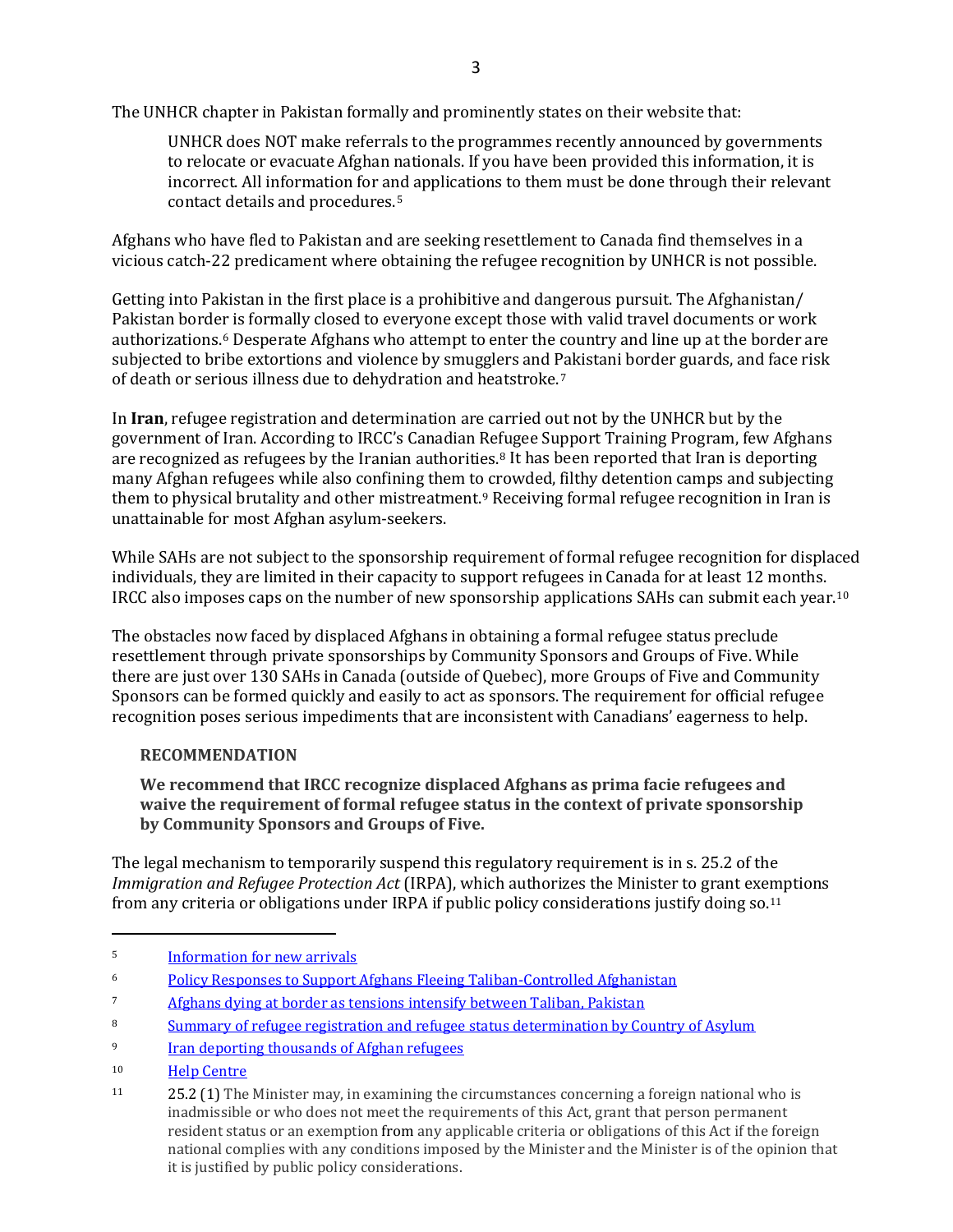There is precedent for applying public policy considerations under s. 25.2 to waive the requirement of a formal refugee recognition under IRPR s. 153. In 2015, Minister Alexander issued a one-year exemption to Syrian and Iraqi refugees to facilitate and increase sponsorships by Groups of Five and Community Sponsors. Minister McCallum extended the exemption for another year in 2016.[12](#page-3-0) Over 25,000 Syrians and Iraqis were resettled to Canada in just four months (November 2015 to February 2016) as government-supported or privately sponsored refugees.[13](#page-3-1) The temporary suspension of the refugee-status requirement for Community Sponsors and Groups of Five was a major factor in effecting a hefty resettlement effort in a short time. The federal government publicly invoked this in September 2021, announcing its commitment to welcome 40,000 Afghan refugees to Canada by 2023.

As of November 2021, only 400 Afghans with confirmed refugee status from the UNHCR or a foreign state have been brought to Canada through the current humanitarian program[.14](#page-3-2) Canada is unlikely to fulfill its commitment to resettle 40,000 at-risk Afghans by 2023 unless it implements dedicated policy under s.25. 2 of the IPRA and caps are waived for individual and group sponsors.

# **2. Extend eligibility for Family Class sponsorship to non-immediate family members**

Many at-risk Afghans are related to Canadian citizens or permanent residents who do not meet the regulatory definition of "immediate family member" (i.e., spouses, common-law partners, and single children under 22 years of age). Parents, adult siblings, aunts and uncles, cousins, nieces and nephews are not readily and expressly recognized in IRPA as sponsorable relatives under the Family Class.[15](#page-3-3) IRCC policy extends eligibility under various immigration programs to "de facto" family members, individuals who do not meet the statutory definitions of "family members" and "members of Family Class" but are in a genuine relationship of financial, social, or emotional dependence with their Canadian-citizen or permanent-resident relatives. De facto family members are rendered eligible for immigration on humanitarian and compassionate (H&C) grounds pursuant to IRPA s. 25. IRCC processing guidelines under this policy invite decision-makers to consider the nature and duration of the familial relation, the extent of financial and emotional dependence, the anticipated impact of a separation, and to determine "whether compelling H&C reasons exist to allow such persons to immigrate to Canada."[16](#page-3-4) 

Officers often do not apply this policy favourably and refuse sponsorship applications of those not meeting the Family Class definitions and seeking sponsorship as de facto family members on H&C grounds. CBA Section members find that sponsorships involving de facto family members are encumbered by extensive, multi-year processing delays (relative to processing sponsorship applications for those in Family Class categories).

## **RECOMMENDATION**

**To reverse the adverse outcomes in the application of this policy, we recommend that IRCC decision-makers be instructed to exercise elevated degrees of compassion, empathy and acceptance when assessing the relationships between sponsors and their Afghan relatives who do not meet the Family Class definitions. Sponsors and applicants should not be subject to onerous evidentiary requirements to demonstrate the nature and extent of financial or emotional dependence. Assessing officers should readily recognize the existence of de facto family relationships between Canadian sponsors and their extended relatives in Afghanistan, and facilitate eligibility decisions.**

<span id="page-3-0"></span><sup>12</sup> [ARCHIVED – Temporary public policy to facilitate the sponsorship of Syrian and Iraqi refugees by](https://www.canada.ca/en/immigration-refugees-citizenship/corporate/mandate/policies-operational-instructions-agreements/sponsorship-syrian-iraqi-refugees-groups-five-community-sponsors-2017.html)  [Groups of Five and Community Sponsors](https://www.canada.ca/en/immigration-refugees-citizenship/corporate/mandate/policies-operational-instructions-agreements/sponsorship-syrian-iraqi-refugees-groups-five-community-sponsors-2017.html)

<span id="page-3-1"></span><sup>13</sup> [Canada's response to the conflict in Syria](https://www.international.gc.ca/world-monde/issues_development-enjeux_developpement/response_conflict-reponse_conflits/crisis-crises/conflict_syria-syrie.aspx?lang=eng)

<span id="page-3-2"></span><sup>14</sup> [Supporting Afghan nationals: Key figures](https://www.canada.ca/en/immigration-refugees-citizenship/services/refugees/afghanistan/key-figures.html)

<span id="page-3-3"></span><sup>&</sup>lt;sup>15</sup> The categories of family members eligible for sponsorship are enumerated in IRPR s. 117(1).

<span id="page-3-4"></span><sup>16</sup> [The humanitarian and compassionate assessment: De facto family members](https://www.canada.ca/en/immigration-refugees-citizenship/corporate/publications-manuals/operational-bulletins-manuals/permanent-residence/humanitarian-compassionate-consideration/processing/assessment-facto-family-members.html)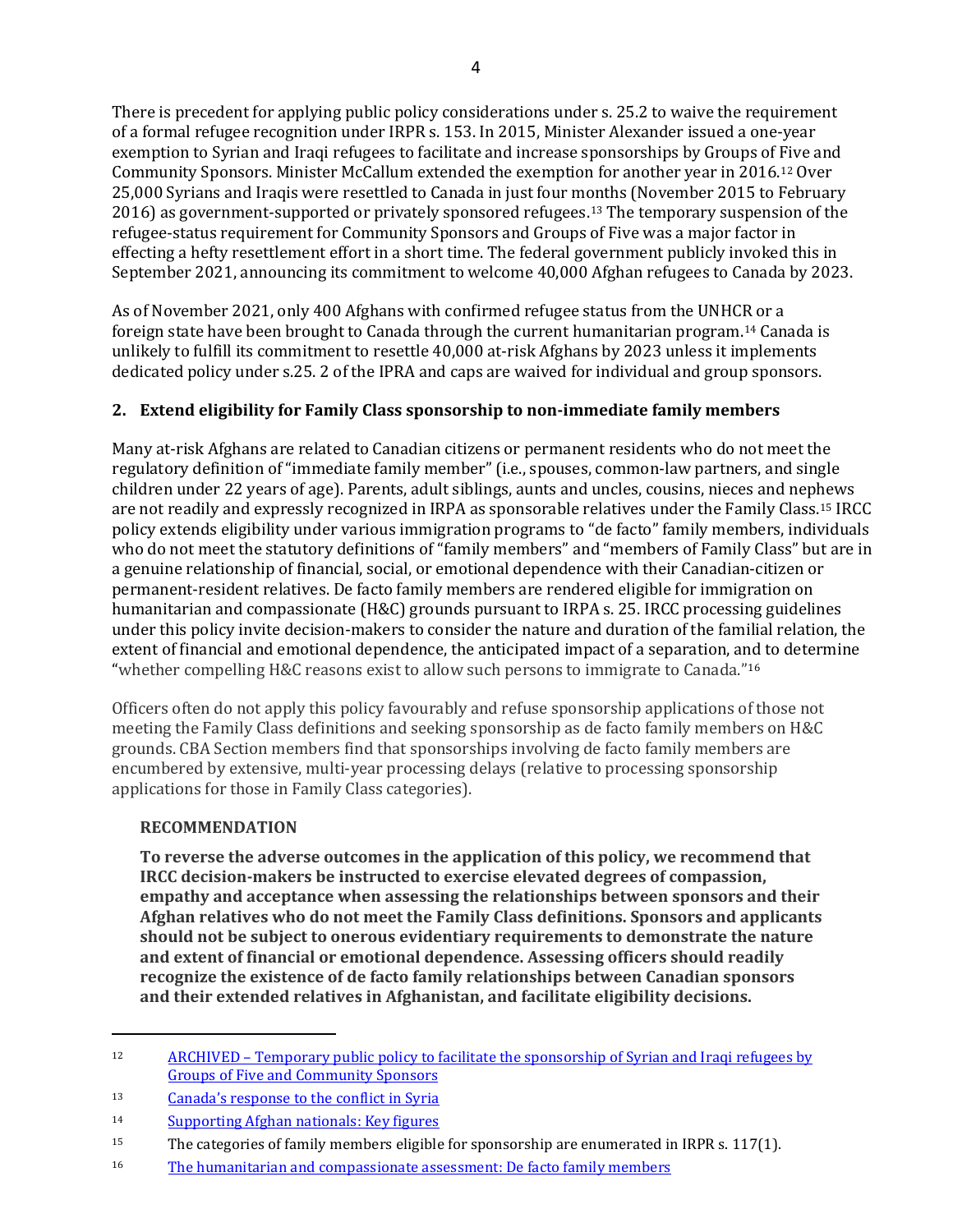## **3. Prioritize Temporary Resident Visa and Temporary Resident Permit applications**

Some Afghan nationals with immediate or extended family members in Canada have been applying for temporary resident visas (TRVs) or Temporary Resident Permits (TRPs). IRCC should elevate and follow through with priority processing for Afghans applying for TRVs and TRPs. Processing officers should show flexibility and compassion in their assessment of TRV eligibility applications and TRP decisions.

The *Facilitative measures to support those affected by the crisis in Afghanistan* (Facilitative Measures), instituted by IRCC on August 23, 2021, outline the framework for priority processing of certain Afghan applicants.[17](#page-4-0) While we applaud IRCC's intent to prioritize applications from Afghans' in practice, there are no indications that the Facilitative Measures have been effective in prioritizing case processing. Afghan applicants for TRVs/TRPs, whether inside or outside of Afghanistan, are experiencing significant processing delays.

IRCC processing networks are instructed to "prioritize the processing of temporary residence applications of Afghan nationals who are outside Canada and are immediate family members of Canadian citizens," and officers are instructed to use the code "Afghan Special Measures 2021" as a tracking mechanism for applications submitted by Afghan nationals. In practice, when applicants try to follow up and request a status update via the webform or a designated email address<sup>[18](#page-4-1)</sup> on their TRV/TRP applications, they typically receive an automated response thanking them for contacting the IRCC's dedicated Afghanistan team, but this robotic message does not entail any case-specific information. In some cases, Afghan applicants receive a response that their application "is already flagged for priority processing," but the result of flagging remains unknown.

When an Afghan's TRV/TRP application has been in process for several weeks, flagging for priority processing loses its relevance. Many Afghan applicants are in hiding from the Taliban in Afghanistan – or on a precarious status in another country – and can rarely afford long wait times for a decision, even if their application has been marked for priority-processing. Without a specific and knowable processing timeline, applicants have no indication of when to expect a decision, which intensifies anxiety for this vulnerable population already subjected to distress and suffering.

## **RECOMMENDATIONS**

**We urge IRCC to:** 

- **Waive the requirements to complete biometrics and medical exams, given the inherent barriers to Afghans to fulfill them;**
- **Instruct processing networks and visa offices to follow a concrete and measurable processing standard of 30 days for TRV/TRP applications for Afghan applicants;**
- **Ensure reliable priority processing, and that applicants be instructed to state "Afghan Special Measures 2021" as a code in their applications.**
- **Expand the scope of priority processing of TRV/TRP applications to all Afghan applicants, not only those who are immediate family members of Canadian citizens or permanent residents.**
- **Instruct the processing officers to assess TRV/TRP applications with flexibility and compassion, considering the humanitarian crisis they are facing. Officers should not assess the applicants' "temporary intent" too rigidly against the statutory**

<span id="page-4-1"></span><span id="page-4-0"></span><sup>17</sup> [Facilitative measures to support those affected by the crisis in Afghanistan](https://www.canada.ca/en/immigration-refugees-citizenship/corporate/publications-manuals/operational-bulletins-manuals/service-delivery/afghanistan.html)

<sup>18</sup> [IRCC.SituationAfghanistan.IRCC@cic.gc.ca](mailto:IRCC.SituationAfghanistan.IRCC@cic.gc.ca)